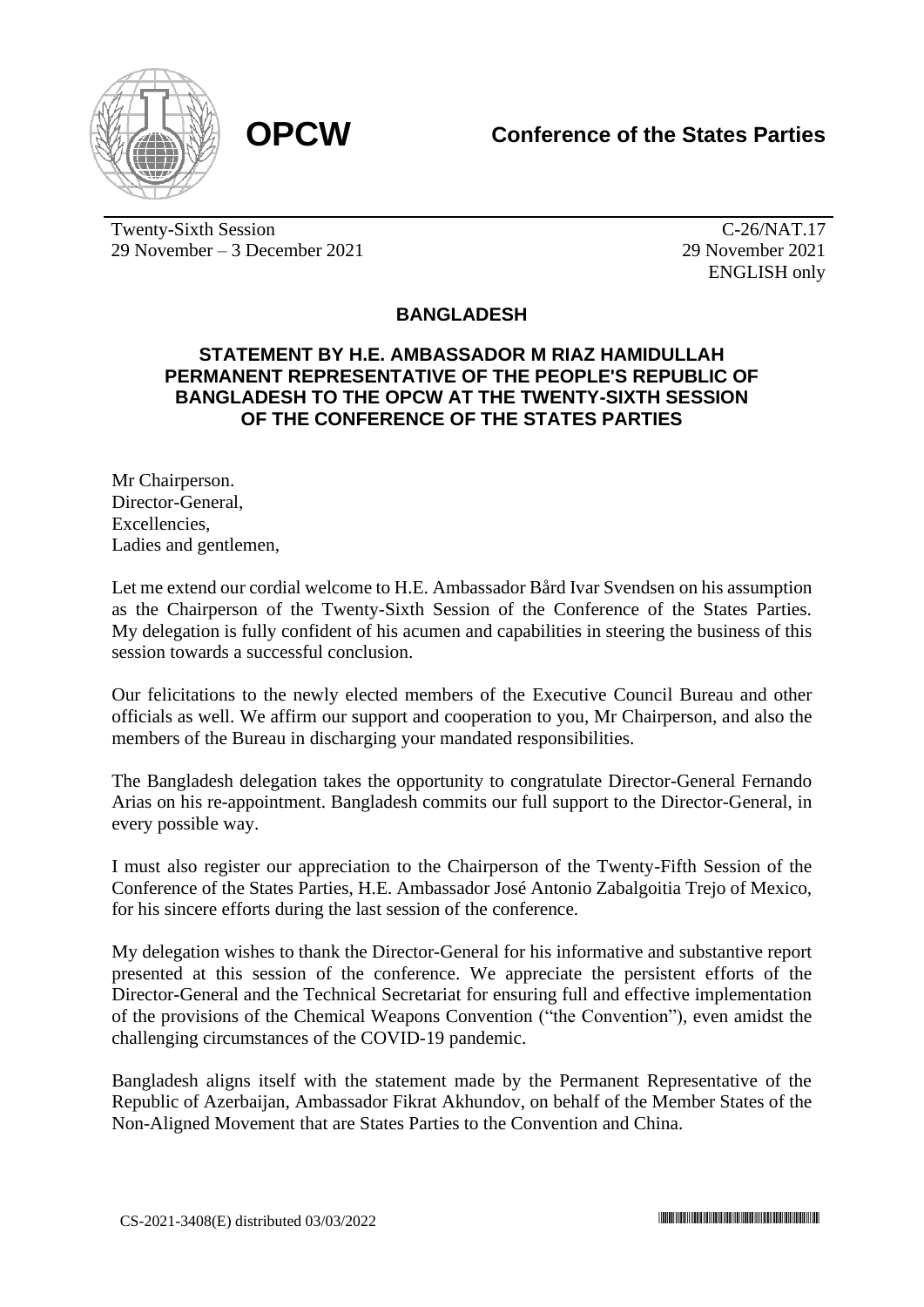C-26/NAT.17 page 2

Indeed, global challenges, like the COVID-19 pandemic and climate change re-emphasise the urgency of comprehensive multilateral collaboration for tackling the situation. Developing economies, like Bangladesh look forward to unified approaches to confront such common challenges, especially by sharing scientific knowledge, technology, innovation, information and best practices.

Bangladesh, as an original signatory to the Convention, upholds the principle of 'never again'; and would reiterate that chemical weapons should not be used by anyone, anywhere, under any circumstances. The Article 25(a) of the Constitution of Bangladesh highlights its principle in favour of a complete disarmament. The foreign policy guidance of the Father of the Nation Bangabandhu Sheikh Mujibur Rahman "friendship to all, malice to none" deeply encourages us to renew our commitment to achieve a world permanently free of chemical weapons and to contribute to international security and stability, complete disarmament and global economic development.

We acknowledge the progress made in the destruction of 98.35% of the declared stockpile of chemical weapons in the United States of America and the developments in the destruction of the abandoned chemical weapons (ACWs) of Japan in China. We hope for the sustained attention to meet the goal of destructing the stockpiles and the ACWs well before the Convention enters into the post-destruction phase. As we head towards the post-destruction phase of 2023, we wish that the Organisation would continue guiding us in the volatile landscape of technologies and global security.

For a better future, Bangladesh would like the OPCW to be steadfast as the prime Organisation for the peaceful use of chemicals, chemical industry, enhancing chemical laboratory capabilities, chemical-knowledge promotion, advancing preparedness and exchange programmes and advanced research, etc., Bangladesh therefore values and fully supports the development of the OPCW Centre for Chemistry and Technology. Bangladesh would urge the Technical Secretariat to launch innovative, education, capacity building and outreach programmes, cementing institutional collaboration, strengthening the network of the national authorities, laboratory upgradation and platform on regional best practise sharing.

We all recognise that every sphere of modern life and living is directly or indirectly influenced by the use of chemicals. As we strive to achieve the United Nations Sustainable Development Goals (SDGs) by 2030, the influence of peaceful use of chemicals in attaining SDGs, especially, SDG 12 (on sustainable consumption and production), SDG 3 (good health and well-being); SDG 6 (clean water and sanitation); SDG 7 (affordable and clean energy); SDG 9 (industry, innovation, and infrastructure); SDG 11 (sustainable cities and communities); SDG 14 (life below water); and SDG 15 (life on land) could not go unnoticed. Effective and robust national coordination has to be matched by meaningful international and regional cooperation. Bangladesh would thus urge for robust international cooperation in ensuring the peaceful use of chemistry for the well-being of our people, indeed in the context of attaining SDGs.

Bangladesh continues to fulfil its obligations under Article VII of the Convention relating to national implementation measures. While we appreciate the active encouragement and support of the Technical Secretariat, the Technical Secretariat needs to assist the States Parties from the developing world to fully implement their national obligations and to deal with any threat of chemical terrorism through tailor-made capacity-building programmes. Its institutional experience and expertise could leverage mobilisation of the support of developed States Parties.